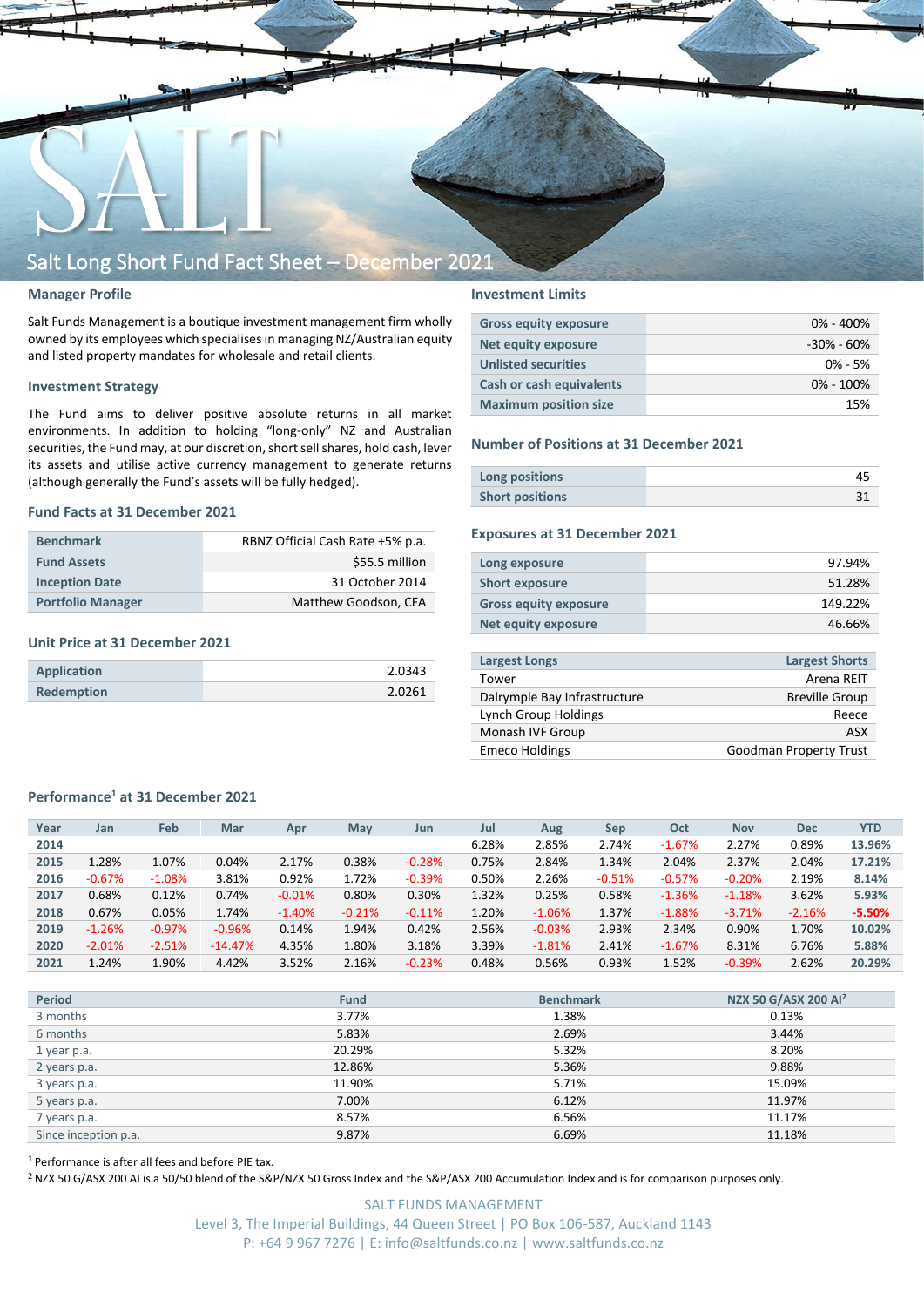## Salt Long Short Fund Fact Sheet December 2021 Page 2 of 7

## **Country Allocation at 31 December 2021 (Gross Equity Exposure) December 2021 Individual Stock Contribution**





## **Fund Commentary**

Dear Fellow Investor,

The Fund performed strongly in the month of December, with a return after all fees and taxes of +2.62%. This broadly kept up with advances in the long-only NZ equity benchmark of +2.5% and Australia of +2.9% but did so with little correlation and less volatility. Long-only markets benefitted from a latemonth surge in high multiple growth stocks which flew in the face of a rise in bond yields which has continued into January.

A major highlight for the Fund during the month was breaking through the \$2.00 unit price barrier – those who invested on day one have now doubled their money. There have been a number of peaks and troughs along the journey although their amplitude has been far less than the roller-coaster ride of long-only equities.

The raging bull market since we founded the Fund has obviated its zero-correlation purpose and delivery to some degree but we believe that this lack of correlation will come into its own over the period ahead. The reasons for this Fund's existence are stronger than ever in being a part of a diversified portfolio without any correlation to equities. We are now taking a deep breath and fastening the safety belt as we embark on the long and winding path to a \$3.00 unit price.

Calendar 2021 was a record year for the Fund, with the return of 20.3% beating the previous record of 17.2% back in 2015. Pre fees and tax, our long book added circa 23.8%, while our short book detracted -2.8%. NZ long-only equity markets fell by -0.4% and Australia rose by +17.2%. With the fund being

roughly 35/65 in NZ/Australia over the year, we are pleased with the performance of each side of our strategy.

We had a number of major successes from the likes of Graincorp, Turners, Australian Vintage, Intega Group, Virtus Healthcare, OFX Group, Pacific Edge, Ryman (short) and others. However, we are not entering 2022 with a range of stale positions that have already played out. We have moved on from some of our winners and some of our larger longs are still to be discovered. Key names that we have high hopes for include Tower, Emeco Holdings, Dalrymple Bay Infrastructure, Lynch Group et al. They are all very cheap relative to their growth outlooks and should have macro and/or company specific tailwinds in 2022.

While we are greatly looking forward to 2022, it may be a little hopeful to expect a repetition of last year's returns. They are certainly possible but our benchmark is OCR +5% and we would be delighted to beat that with a moderate margin on top. We think a return in the 7%-10% range would prove highly satisfactory against a backdrop of markedly tighter monetary policy that creates a far more volatile and complex environment for long-only equities. We expect a zerocorrelation asset such as this Fund to be very useful in 2022.

For some years now, we have used our December newsletter to examine what we believe will be the key investment themes for the year ahead and also consider some left-field possibilities.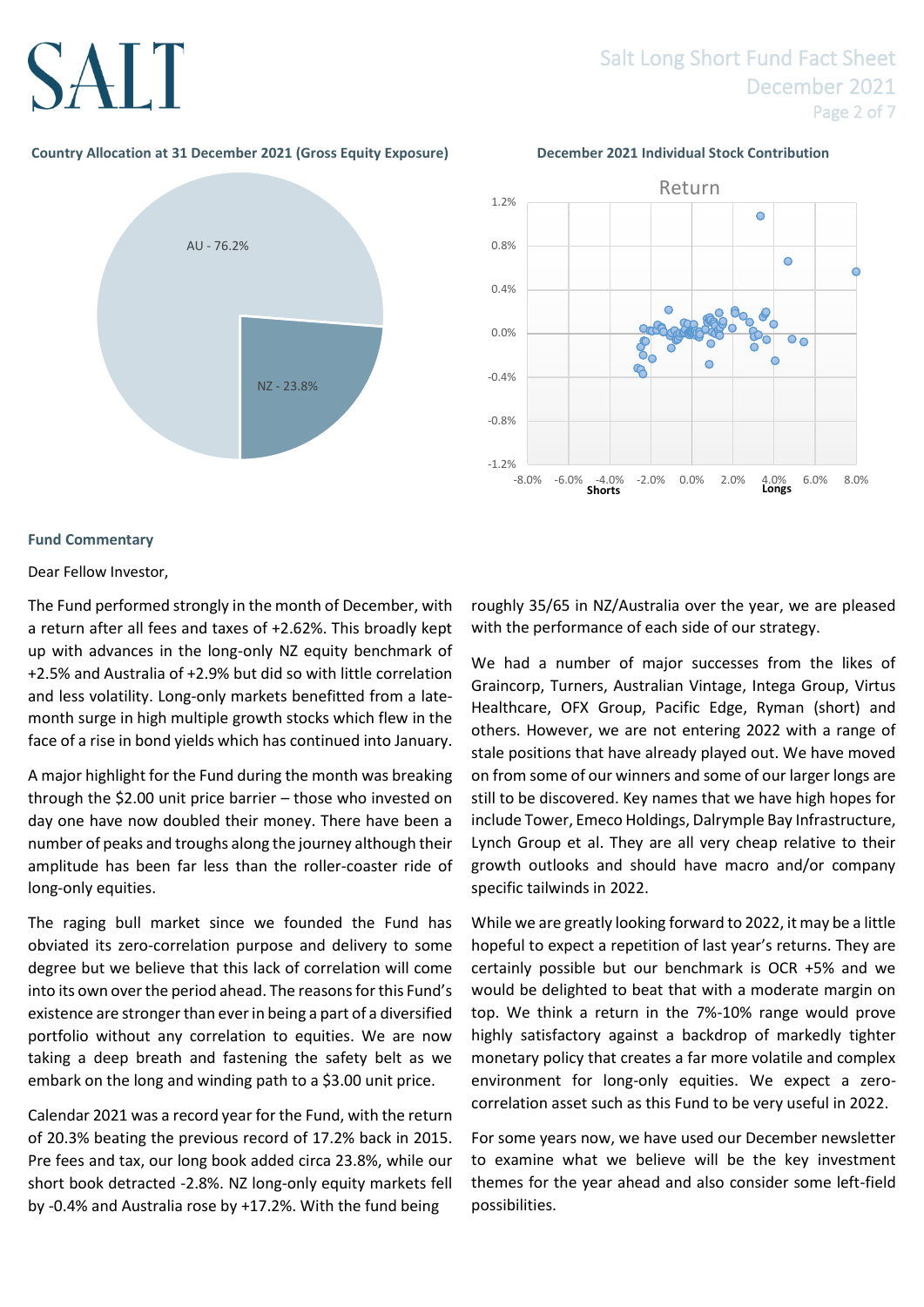## **Inflation Will Peak But Stay Above Central Bank Targets**

We have spent most of 2021 arguing that inflation pressure is breaking out everywhere and that central banks in western countries are hopelessly behind the curve. They are slowly beginning to stir from their somnolence but the evidence for this view remains compelling in NZ and overseas.

We have recited numerous examples in recent months and they show no signs of slowing. The NY Fed one-year ahead inflation expectations measure hit a staggering 6% midmonth. US headline inflation in November was +6.8% YoY, the highest since 1982. Core measures were strong too.

The RBNZ's own household survey of inflation expectations for the December quarter saw median 1-year ahead inflation expectations at 4.0% (was 2.2% in Dec20), while 5-year expectations soared to 5.0% (was 3.0%).

The argument as to whether inflation is transitory is largely over although we do have some sympathy with the view that supply chain blockages will ease as economies open up and countries begin to treat Covid-19 as no more than another endemic disease. However, there are two problems with the fairy-tale ending that current shortages will flip into being gluts and that low inflation will live happily ever after.

The first is that inflation expectations have soared and will become embedded into wage inflation, which with labour being 70% of the cost of everything, will lead to price inflation and before we know it, some form of a wage/price spiral. The second issue is that even if price pressures prove partially transitory, that will still be enough to have inflation at/above the top-end of target ranges. For the last decade or two, NZ has experienced tradeable inflation of 0% and non-tradeable inflation in the low 3% range. Zero percent tradeable inflation will never return, while non-tradeable inflation is creeping ever higher.

Central banks have lost control, they need to tighten and they are finally beginning to realise this. Which brings us to the hoariest but truest cliché in finance….

## **Do Not Fight The Fed**

The FOMC Minutes released on Jan 6 pretty much said it all, "Participants generally noted that, given their individual outlooks for the economy, the labour market, and inflation, it may become warranted to increase the federal funds rate sooner or at a faster pace than participants had earlier anticipated….some participants also noted that it could be appropriate to begin to reduce the size of the Federal Reserve's balance sheet relatively soon after beginning to raise the federal funds rate."

So, 2022 will not just see several rate hikes but it may also see the beginnings of Quantitative Tightening (QT). The last time the Fed tried QT was in 2018 and resulted in the mother of all equity market dummy-spits in 4Q18, with the S&P500 falling by -19.9%. It subsequently regained that ground as the Fed backed off in the face of this reaction and relatively subdued inflation outcomes.

Analysis of that episode by the Council On Foreign Relations found that an average of US\$24bn/month of QT in the year to Oct18 was equivalent to 0.68% of policy rate hikes and lifted long bond yields by 0.17%. This suggests a higher and flatter yield curve if QT resumes.

Another way of thinking about how far monetary policy may tighten is to consider the Taylor Rule, which until its abandonment in the Bernanke era, modelled central bank rate-setting rather well. The Rule says that the policy rate is a function of the natural real interest rate, the gap between actual and targeted inflation and the output gap. John Taylor wrote a prescient article in Project Syndicate in June titled "Is The Fed Getting Burned Again". He argued that his Rule implies a 5% policy rate and that the Fed should hurry up and get there. Inflation has only risen and the output gap has tightened in the months since then. For example, the 4-week average of US jobless claims just hit its lowest level since 1969, when the population was far smaller.

This coming sea-change in central bank activity will really matter as ultra-loose monetary policy has been a key driver of financial and property markets. Record negative real yields have "forced" investors into all sorts of weird and wonderful positions. If the chart below does not scare you as to what might happen when the monetary punchbowl is removed, then nothing will.

## Chart 4: \$1.0tn to stocks in '21

Rolling 12 month flows to equities



Source: BofA Global Investment Strategy, EPFR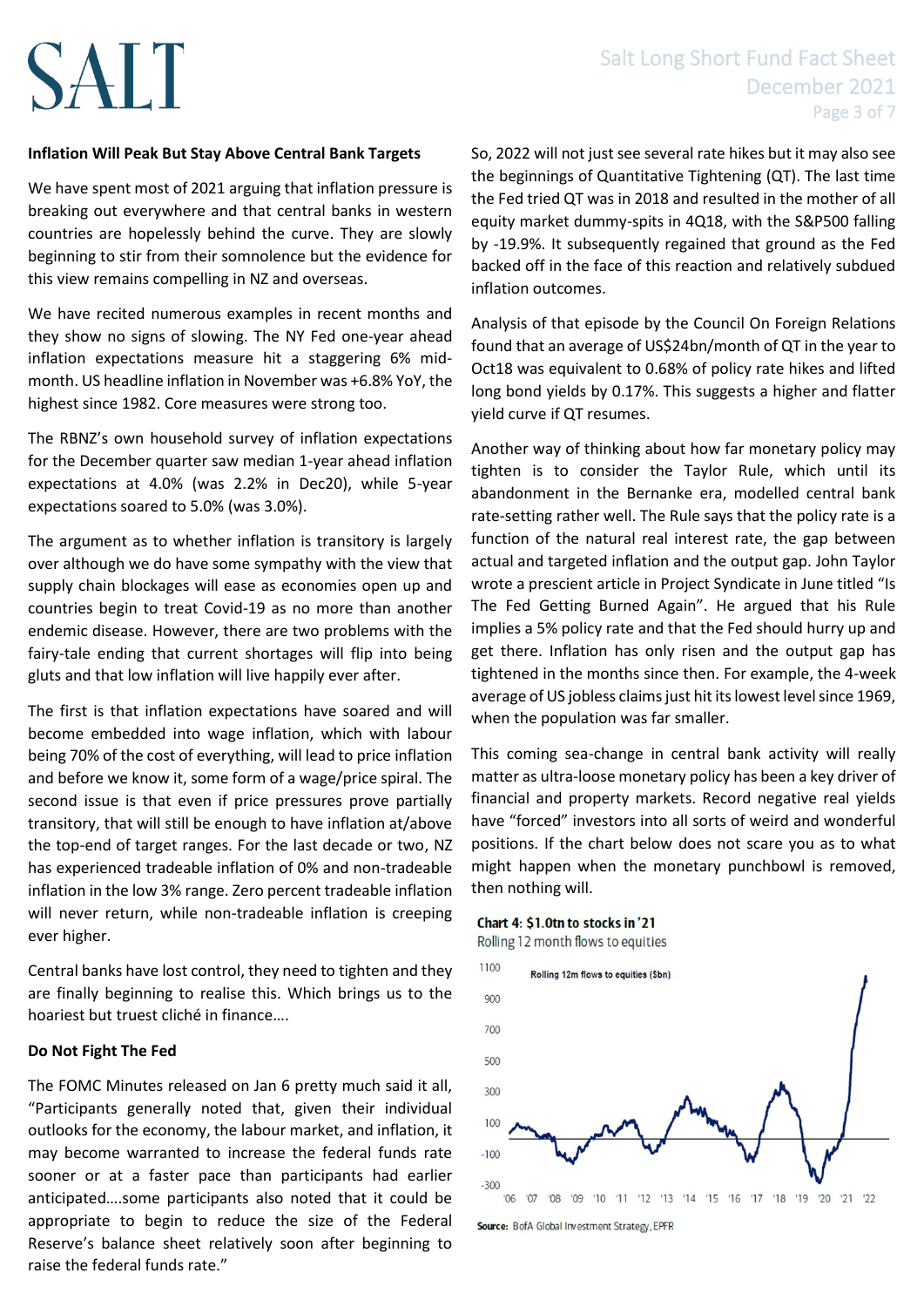## **The RBA Will Have To U-Turn**

After initially being late to the easing party, the RBA experienced a "road to Damascus" conversion in 2020 and is now perhaps rivalling the ECB as being the most dovish central bank in the world. They are continuing to run a cash rate target of 0.1% and are eviscerating their credibility by continuing to suggest that they will maintain this for another three years. Moreover, they are continuing their merry money-printing, with QE running at \$4bn per week although they will at least review this in February.

This all seems so 2020 and ignores the reality of the same inflation pressures and disappearing output gaps that are being faced by every other economy.

If we are correct and the RBA reverses course, this will have significant implications for what works in the Australian equity market, where 60-70% of this Fund is typically invested. Price momentum has been a massive performance factor in that market but we suspect that valuation may matter more in a rising rate environment. We are short the growth darlings and the most extended of the Australian property stocks, while being long a range of special situations and cheap cyclicals.

## **Value/Cyclicals Will Outperform Growth**

We are cheating slightly with this one as we have had a helpful head-start in the first few days of January but we have argued this for some time and believe it continues. Growth has trounced value as a style for the last few years, with zero interest rates favouring long duration securities. Interestingly though, the price performance of growth stocks relative to value has far exceeded their relative earnings upgrades. This has left growth unusually expensive relative to value, meaning they are very vulnerable to a reversal in the discount rate declines that have driven them. The chart below applies to the US market but it is also very much the case from material we have seen for Australia.

Figure 146: The P/E of growth to value is very high



Source: Refinitiv, Credit Suisse research

## **Quality Stocks May Also Lag In 2022**

As we argued earlier in 2021, who doesn't like a stock with a high ROIC, strong and stable margins and good re-investment opportunities? However, if it were that easy, these stocks would outperform always and everywhere and their valuation multiples would tend to infinity. That is simply not the case. They have had a remarkably good few years but this need not repeat.

Such stocks are very attractive in a mixed economic environment because they tend to hit their earnings numbers whereas other companies struggle. However, this dependability isn't as valuable in a cyclical upswing when the financial and operating leverage of lesser quality names comes through. At the same time, falling bond yields and a dearth of other solid investment opportunities in recent years mean it has made sense to pay ever higher multiples for the earnings that quality names generate. The problem is that a 40x PE is now the old 20x and if we enter a period of higher bond yields, the multiple attached to these companies may contract.

## **The NZ Housing Bubble Finally Starts Deflating**

NZ housing is truly world-leading – in terms of nominal price increases, real price increases, price/rent ratios and price/income ratios. We have become so inured to our bubble that it seems normal and that it will never end. It will.

We are building more than 40k housing units per year when we need 20-25k (remember people squeeze up when house prices and rents rocket); immigration has ceased thanks to Covid and may be matched by emigration when fortress NZ eventually opens again; mortgage rates are rising rapidly and have further to go, with the benchmark 3-year swap rate having risen from 0% in Nov20 to 2.5% today; 40% of all NZ households will have to refinance their mortgage in the next 6 months and 70% in the next year.

Bulls will argue that house prices cannot fall because land prices, building material costs and tradesperson costs have skyrocketed. The problem is that each of these inputs is highly cyclical and may fall just as fast when the downturn hits. The storm clouds are gathering already, with Barfoot auction clearance rates having plunged to less than one-third and sales inventory starting to rise quite quickly. We are again short the retirement village sector.

## **China – Iron Ore Prices Fall**

We cannot pretend to understand all the swings and roundabouts of the Chinese housing market and the downfall of Evergrande, which is spreading to Shimao as this is written.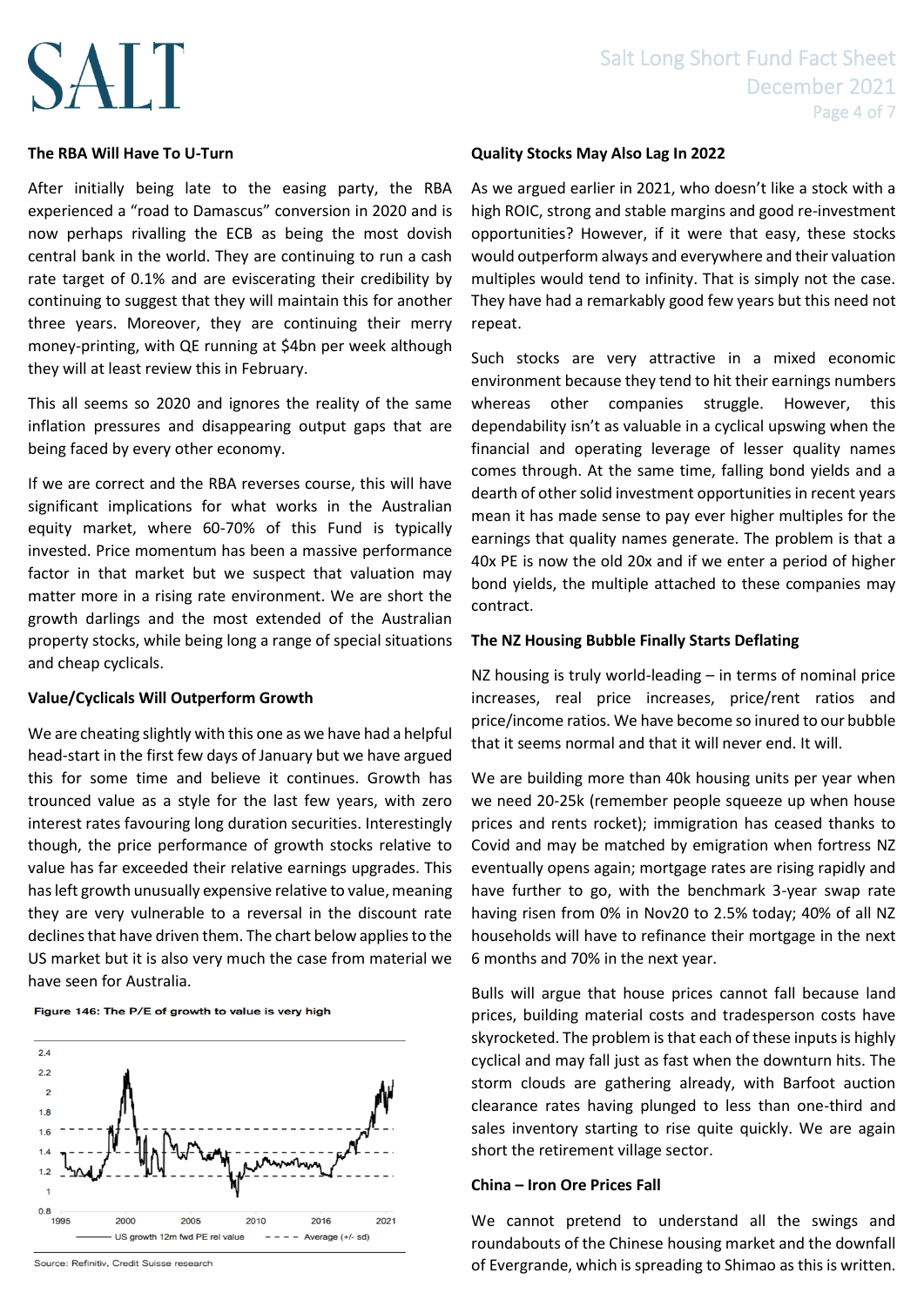However, it does seem that this is a policy-induced situation due to concern at the risks posed by the sheer size of the residential property sector and its enormous prices increases. The dictum that houses are for living in rather than speculating on is being taken seriously.

The obvious implication for Australia is iron ore demand and prices. Yes, iron ore has fallen from the unprecedented \$200- \$220/t peak back in mid-2020 but it is still at \$120/t, which in times past would have been regarded as a high price. There seems little reason why it won't revert back to cost curve support in the \$50-70 region, especially when one considers near record-high China iron ore inventories below. Recovering Brazilian production may add to this.

We have re-shorted Fortescue into its rally of the last few days to play this view.



## **ESG stocks outperform again**

As an investment house, Salt has dramatically enhanced its focus on ESG issues over the last several years and has integrated this into our portfolios. This Fund is at the lower end of our ESG product continuum but it is still an important factor in our decision-making. For example, we have long exited a former holding in Aurizon (AZJ), which looks a very cheap infrastructure play but which will face ever diminishing demand to transport thermal coal as domestic power plants close. Conversely, we remain long Dalrymple Bay Infrastructure (DBI), which has a much-longer dated future from its focus on coking coal exports and which has a credible long term transition plan, enhanced by its location in a formally designated renewable energy hub.

There is significant data documenting the general outperformance of ESG strategies over the last several years. We suspect part of this is the sheer weight of money crowding into the same names, with the epitome being the absurd spike in Contact Energy and Meridian Energy last year thanks to a clean energy index fund. However, we also believe that a portion of the ESG stock outperformance is rational as the

operating horizon for many dirty industries is rapidly shortening.

It is hardly a unique insight but we do expect high-scoring ESG stocks to again outperform in 2022.

## **The Non-Fungible Token Mania implodes**

Think of NFT's as postage stamps or art or bottles of burgundy. They are nothing more than digital collectibles and there is a long, storied history of collectibles prices exploding higher when money is easy and collapsing when money tightens. As this is being written, GameStop is soaring 36% after-hours on reports that it is starting a NFT unit to develop a marketplace for the tokens as well as creating crypto partnerships, blah blah blah…. If only there was a listed NFT entity in Australia or NZ that we could short.

## **Left-Field Risk - The Lithium Boom Fades**

We missed one of the great investment opportunities of 2021 by standing aside from the lithium mining boom, with billiondollar market caps proliferating faster than unicorns at a San Francisco frat party. In fact, we somehow made modest profits by twice shorting and quickly covering the correlated Lynas (LYC), which had the temerity to advance by 155%.

The thesis to buy lithium stocks is obvious. Supply is expanding but it cannot keep up with an exponential explosion in demand for lithium-ion batteries for transportation and for electricity storage. If technology stood still in a time-warp, then this could still be the opportunity of a lifetime – or it could be like investing in railway stocks in the late 1800s.

What we see is an extraordinary amount of research being carried out into different battery chemistries and solid-state batteries. Lithium-ion technology is old. We do not have the faintest idea what battery technology will dominate in 5 to 10 years' time. In recent weeks alone, advances in sodium-ion batteries have seen them rival lithium-ion in a laboratory environment. The investment problem is that most lithium mines are slated to operate for many decades – hope they're still needed from 2030 onwards. At some point the market will focus on this risk and the sector will be a wonderful short. This is a very dangerous trade to be early but if we see the sector continue to rocket as contrary evidence emerges, we will look to implement it. We throw it out there as a left-field risk for 2022 and 2023.

## **Fund Performance in December**

Returning to the Fund's performance and positioning in the month of December, our net length fell quite sharply from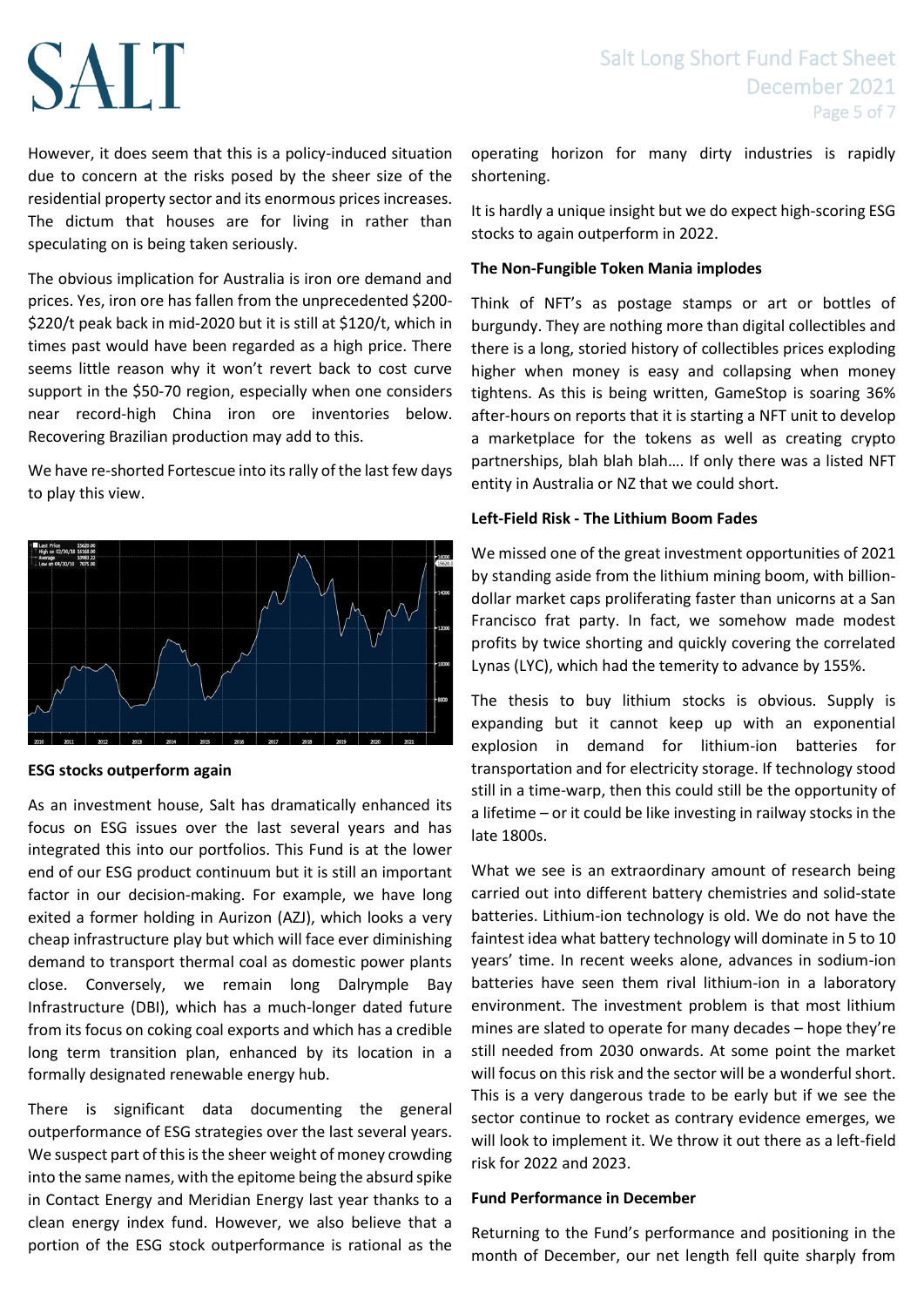50.5% to 46.6%. Around 2% of this came from the Intega takeover being paid out but we would highlight that almost 3% is a long in Virtus (VRT) which has received a conditional bid from private equity.

In risk-adjusted terms, we very much feel as though we are currently net short and that was certainly how the Fund performed in December. There were 9 down-days in the month for the 50/50 index of Australia and NZ, with the average loss for the market being -0.36% on those days. The Fund was up on 7 of those 9 days and delivered an average return on them of a strong +0.41%. Unusually, we were fractionally down overall on up-days for the market.

This negative correlation with equities has continued in the volatile early trading days of January, with the Fund pleasingly performing well thanks to being short the implosion of lesser quality growth stocks. We have used this to cover off a little of our exposure but do see the rapid change in monetary policy expectations as heralding the beginning of the end for overpriced growth darlings. I am having flashbacks to March 2000, when many of the portfolio managers driving the space at the moment were still in primary school. As just one example, we immediately and profitably shorted Megaport (MP1) when it was picked by a growth manager at the Sohn Hearts and Minds conference as our feedback has been that their website traffic growth has slowed quite sharply.

The Fund's performance in December of circa +3.0% (pre fees and tax) was comprised of exceptional +4.2% gains from our long book offset by a steady headwind of -1.2% from our short book as a number of the growth darlings ground higher. Our overall "winners to losers" ratio was a rock-solid 61%, with a couple of particularly sizeable gains from our longs.

The largest winner by some distance was a large holding we had built up in Virtus Healthcare (VRT, +28.8%), the IVF treatment provider. From a peak of \$7.00 in August, it had been slammed down to \$5.00 in October and November for reasons that made no sense. Yes, the ACCC was blocking their acquisition of the small Healius IVF business and VRT had raised equity at \$6.80 to pay for it. However, at the \$5 level, this left VRT on a PE of 10x, a solid 8-10% EPS growth outlook, an ungeared balance sheet that could be invested to grow more rapidly and steady tailwinds from demand growth in the Covid era. This ticked all our boxes and private equity agreed with what we view as an under-priced conditional bid.

Closely related to this, our second stand-out winner was our large, long-held position in Monash IVF (MVF, +14.1%) which rose on the coattails of the Virtus bid. When we initiated the position in MVF, it had all the same virtues that we have just described for VRT. It has now re-rated somewhat to a forward PE of 15.5x but has a solid growth outlook which their pristine balance sheet has the ability to enhance with organic and inorganic investments. Nothing may ever happen but MVF would also tick all the acquisition metrics for private equity.

Our third large tailwind came from our old friend Tower (TWR, +7.4%), which continued to rise following the plans it announced in late-November for a capital return in early 2022. We believe they have had a strong start to their Sep22 financial year thanks to an absence thus far of floods and storms. Their reinsurance arrangements see them take the first \$20m (pre-tax) hit from large claim events before reinsurance kicks in. They have hit this limit for several years in a row, so the market seems to assume that will be the case every year. The reality is that there have been some years with almost no large claims and TWR should really be valued on a long-term average. This is fairly material in the context of forecast NPAT of \$22m. TWR's short duration investment book also means they are a rare beneficiary of a higher OCR.

Our main detractors were generally a lot smaller than our contributors, with the worst of them being prematurely reinstating a short position in Reece (REH, +15.4%). We made strong returns earlier in 2021 when it fell from \$25 to \$18 following a mediocre in-line result but it has now inexplicably rallied to as high as \$28. As a reminder, REH is a quality but moderately growing plumbing retailer that is now on a forward PE of 50x. Every price momentum fund in Christendom must be full of it. The Australian and US housing cycles may be getting close to peaking and we eagerly await the market's reaction to another in-line result.

The second headwind of note came from a short we have built up in Arena REIT (ARF, +11.2%). ARF is an internally managed owner of childcare facilities. It ranks at the bottom of our property valuation model. It has benefitted from rapidly contracting cap rates as private investors have found buying a childcare asset for 4.5% is preferable to having money in the bank. Never mind rates, insurance and maintenance and the fact that replacement values are seeing plenty of supply come on in a sector with few entry barriers. Despite all this, ARF has risen to a 70% premium to its much-upgraded asset value. Yes, there may be one more turn of cap rate driven upgrades to come but index inclusions have driven the share price to ludicrous levels.

A final notable headwind came from our short in the exceptionally expensive Johns Lyng (JLG, +22.7%), who used their PE of 50x to buy a US business on an EV/EBITDA of 8x. These roll-ups that use their excessive public multiples to buy